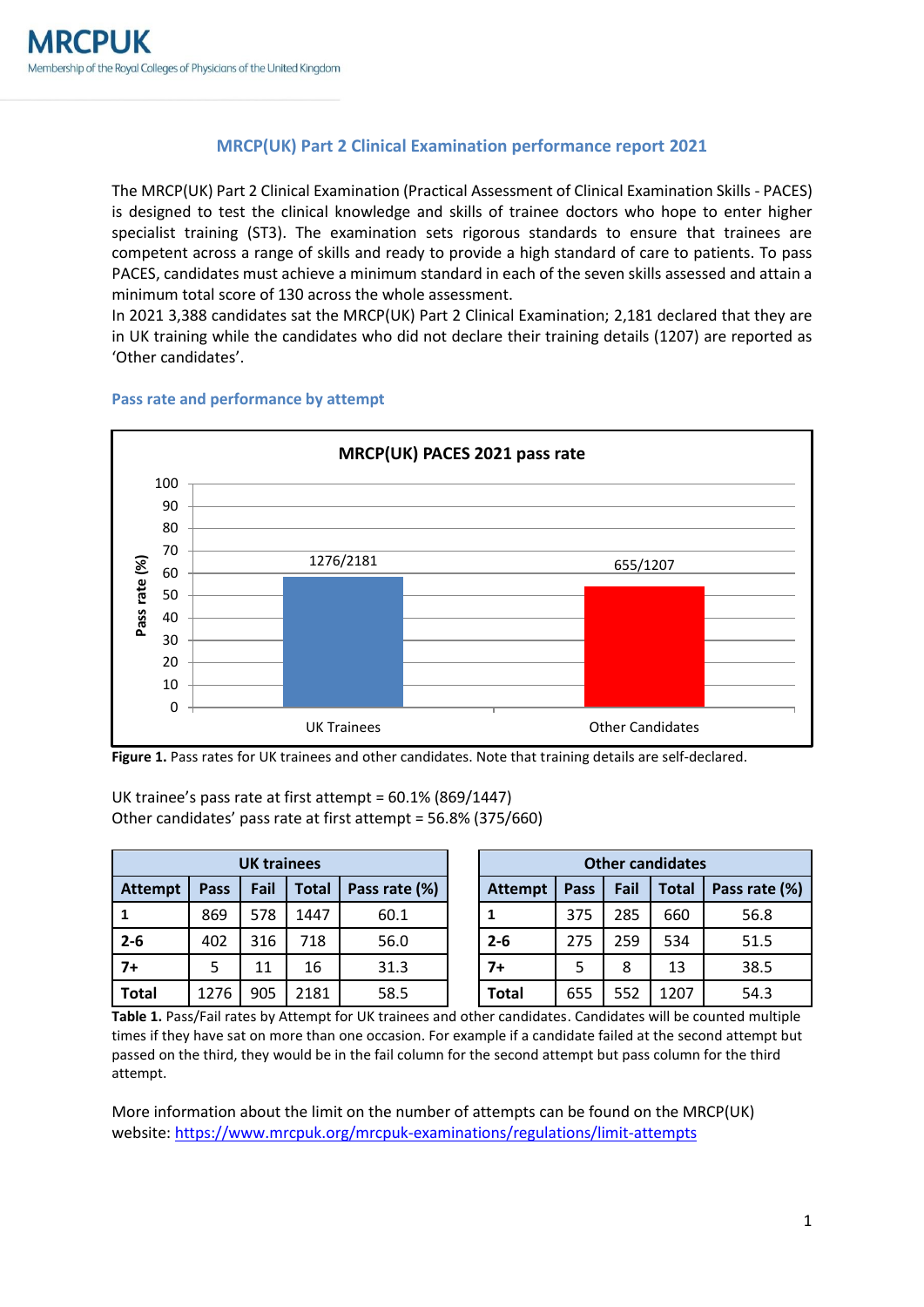# **Pass rate and performance by gender and ethnicity**



**Figure 2.** Pass rates for UK trainees and other candidates by gender and ethnicity. Note that the percentages are calculated using scores from all attempts made at the examination.

Female candidates have higher pass rates than Male candidates and White candidates have higher pass rates than BAME, for both UK trainees and other candidates groups.

### **Pass rate and performance by skill**

The seven skills are:

- A Physical Examination
- B Identifying Physical Signs
- C Clinical Communication
- D Differential Diagnosis
- E Clinical Judgement
- F Managing Patients' Concerns
- G Maintaining Patient Welfare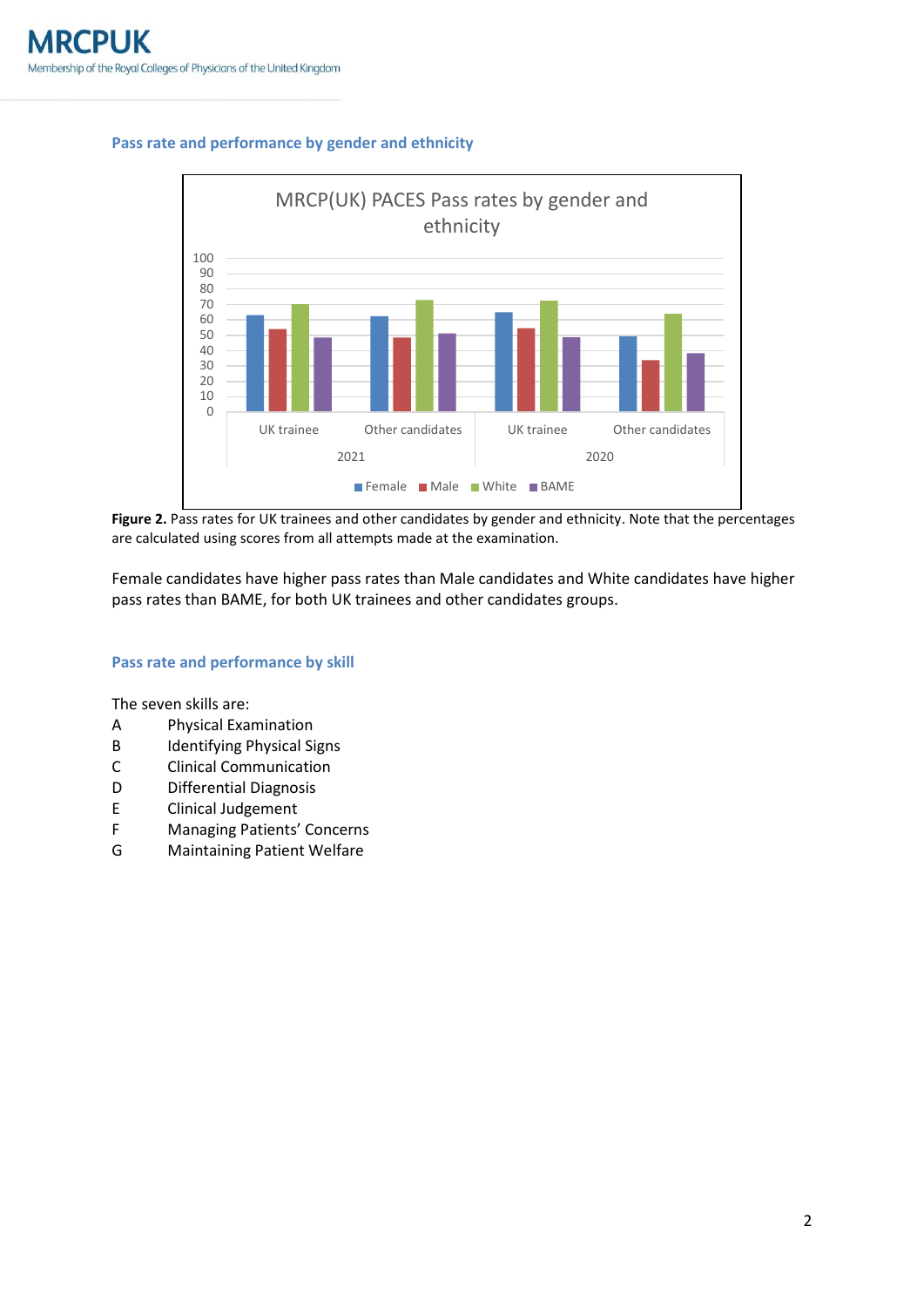

**Figure 3.** Performance by skill for CT1 and CT2 UK trainees and other candidates. Note that the percentages are calculated using scores from all attempts made at the examination.

Skill G – Maintaining Patient Welfare - has the highest pass rate Skill B – Identifying Physical Signs - has the lowest pass rate

# **Performance by individual encounter**

| <b>Station</b> | <b>Encounter</b>                         |  |  |  |  |
|----------------|------------------------------------------|--|--|--|--|
|                | 1: Respiratory                           |  |  |  |  |
|                | 2: Abdominal                             |  |  |  |  |
|                | 3: History Taking                        |  |  |  |  |
|                | 4: Cardiovascular                        |  |  |  |  |
|                | 5: Nervous System (Neurological)         |  |  |  |  |
|                | 6: Communication skills and ethics       |  |  |  |  |
|                | 7 & 8: Brief Clinical Consultation 1 & 2 |  |  |  |  |

There are eight patient encounters across the five stations in PACES.

Compared to the maximum achievable score, the 2021 mean of the communication encounter 6 (Station 4) has the smallest difference for CT1, CT2 trainees and Other candidates. Also in 2021, encounter 5 (Station 2) has the highest difference for CT1 trainees, encounter 4 (station 3) for CT2 trainees, while for Other candidates encounter 2 (Station 1) has the highest difference.